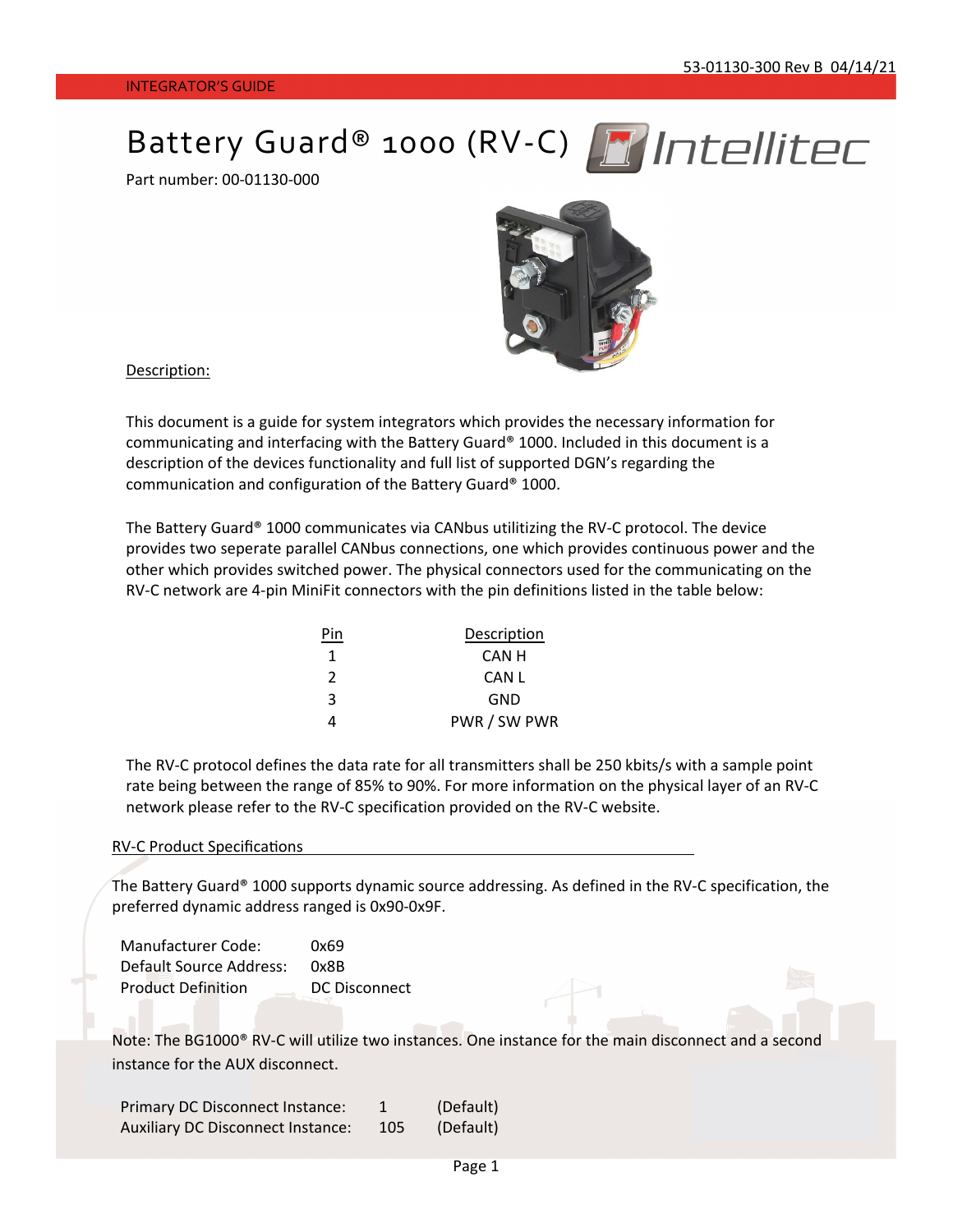# **F** Intellitec

#### Supported RV‐C DGN's

| <b>DGN</b>         | 1FED0h                                                                         |                       |                    |                                                                                                                                                                                                  |  |  |
|--------------------|--------------------------------------------------------------------------------|-----------------------|--------------------|--------------------------------------------------------------------------------------------------------------------------------------------------------------------------------------------------|--|--|
| <b>Name</b>        | <b>DC Disconnect Status</b>                                                    |                       |                    |                                                                                                                                                                                                  |  |  |
| <b>Description</b> | Defines the state of the Battery Guard® 1000 primary and auxiliary disconnect. |                       |                    |                                                                                                                                                                                                  |  |  |
| <b>Byte</b>        | <b>Bit</b>                                                                     | <b>Name</b>           | Data Type          | <b>Value Description</b>                                                                                                                                                                         |  |  |
| 0                  |                                                                                | Instance              | Uint <sub>8</sub>  | $0$ – Invalid<br>1 - Main House Battery Disconnect<br>2 - Chassis Battery Disconnect<br>3 - House/Chassis Bridge<br>4 - Secondary House Battery<br>5- Generator Starter Battery<br>6-250 - Other |  |  |
| 1                  | $0$ to $1$                                                                     | <b>Circuit Status</b> | bit                | 00b – Circuit is disconnected.<br>01b – Circuit is connected.                                                                                                                                    |  |  |
|                    | $2$ to $3$                                                                     | Last Command          | bit                | 00b - Disconnect circuit.<br>01b - Connect circuit.                                                                                                                                              |  |  |
|                    | 4 to 5                                                                         | <b>Bypass Detect</b>  | bit                | Not Supported                                                                                                                                                                                    |  |  |
| $2$ to $3$         |                                                                                | DC Switched Voltage   | Uint16             | 0 to 3212.5 Volts                                                                                                                                                                                |  |  |
| 4 to 7             |                                                                                | DC Switched Current   | Uint <sub>32</sub> | -2,000,000 to 2,221,081.2 Amps                                                                                                                                                                   |  |  |

### **DGN** 1FECFh

**Name** DC Disconnect Command

**Description** Control message for disconnecting and reconnecting the Battery Guard® 1000 Primary and Auxiliary disconnects.

| <b>Byte</b>  | <b>Bit</b> | <b>Name</b> | Data Type         | <b>Value Description</b>                                                                                                                        |
|--------------|------------|-------------|-------------------|-------------------------------------------------------------------------------------------------------------------------------------------------|
| 0            |            | Instance    | Uint <sub>8</sub> | $0$ – Invalid<br>1 - Main House Battery Disconnect<br>2 - Chassis Battery Disconnect<br>3 - House/Chassis Bridge<br>4 - Secondary House Battery |
| $\mathbf{1}$ | $0$ to $1$ | Command     | bit               | 5- Generator Starter Battery<br>6-250 - Other<br>00b - Disconnect Circuit.<br>01b – Connect Circuit.                                            |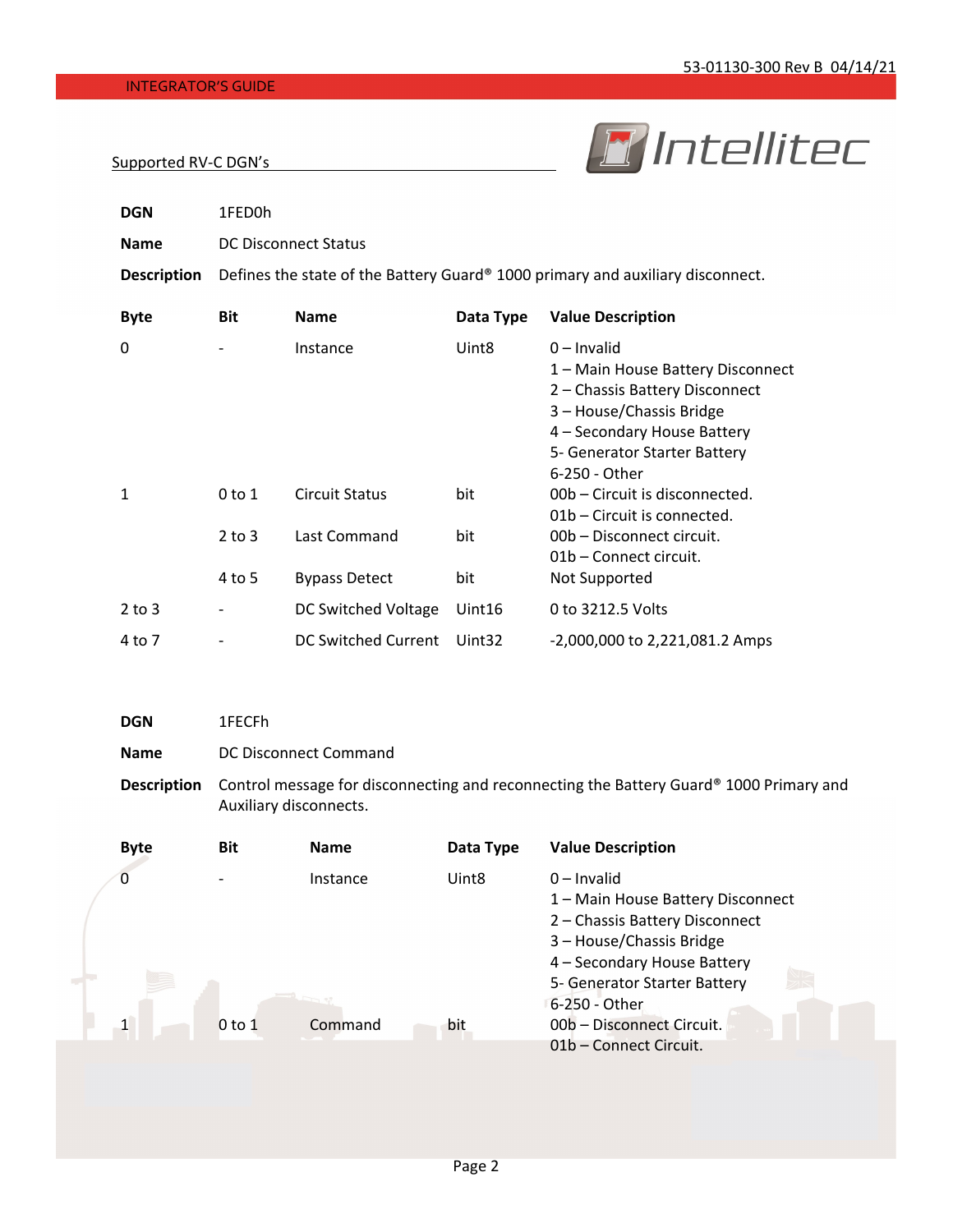**DGN** 1FFFDh



**Name** DC Source Status 1

**Description** Provides the voltage and current being drawn from the DC source the Battery Guard® 1000 is connected to.

| <b>Byte</b>  | <b>Bit</b>               | <b>Name</b>     | Data Type         | <b>Value Description</b>                                                                                                                                                             |
|--------------|--------------------------|-----------------|-------------------|--------------------------------------------------------------------------------------------------------------------------------------------------------------------------------------|
| 0            |                          | Instance        | Uint <sub>8</sub> | $0$ – Invalid<br>1 - Main House Battery Bank<br>2 - Chassis Start Battery<br>3 - Secondary House Battery Bank<br>4 – Generator Starter Battery<br>5-250 - Other instances in the RV. |
| $\mathbf{1}$ |                          | Device Priority |                   | 40 – Voltmeter/Ammeter                                                                                                                                                               |
| $2$ to $3$   | $\overline{\phantom{0}}$ | DC Voltage      | Uint16            | 0 to 3212.5 Volts                                                                                                                                                                    |
| 4 to 7       |                          | DC Amperage     | Uint32            | -2,000,000 to 2,221,081.2 Amps                                                                                                                                                       |

| <b>DGN</b>  | 1FE9Fh                      |
|-------------|-----------------------------|
| <b>Name</b> | <b>Generic Alarm Status</b> |

**Description** The alarm status indicates when the Battery Guard® 1000 is in a low voltage condition and will disconnect the primary/auxiliary load when the isolation delay timer has expired. When elapsed time equals the isolation delay value. The automatic disconnect will perform. This Status is also used for indicating charging voltage reconnect events.

| <b>Byte</b>    | <b>Bit</b> | <b>Name</b>              | Data Type         | <b>Value Description</b>                                                                      |
|----------------|------------|--------------------------|-------------------|-----------------------------------------------------------------------------------------------|
| 0              |            | Instance                 | Uint <sub>8</sub> | 1 - Impending Disconnect<br>2 - Impending Reconnect<br>3 - Impending Over Temp Cutoff         |
|                |            |                          |                   | 4 - Impending Over Current Cutoff                                                             |
|                |            | <b>DSA</b>               | Uint <sub>8</sub> | 139 – DC Disconnect                                                                           |
| $\mathfrak{p}$ | $0$ to $1$ | Alarm Triggered          | bit               | 00b - Alarm is not Triggered.<br>01b - Alarm is Triggered                                     |
|                | $2$ to $3$ | Alarm Ready              | bit               | 00b - Alarm condition is not being monitored.<br>01b - Alarm condition is being monitored.    |
|                | 4 to 5     | Alarm is<br>Acknowledged | bit               | 00b - Alarm has not been acknowledged.<br>01b - Alarm has been triggered and<br>acknowledged. |
|                | 6 to 7     | <b>Auto Reset</b>        | bit               | Set permanently to 1                                                                          |
| $3$ to 5       |            | <b>Elapsed Time</b>      | Uint16            | Time in minutes since alarm triggered                                                         |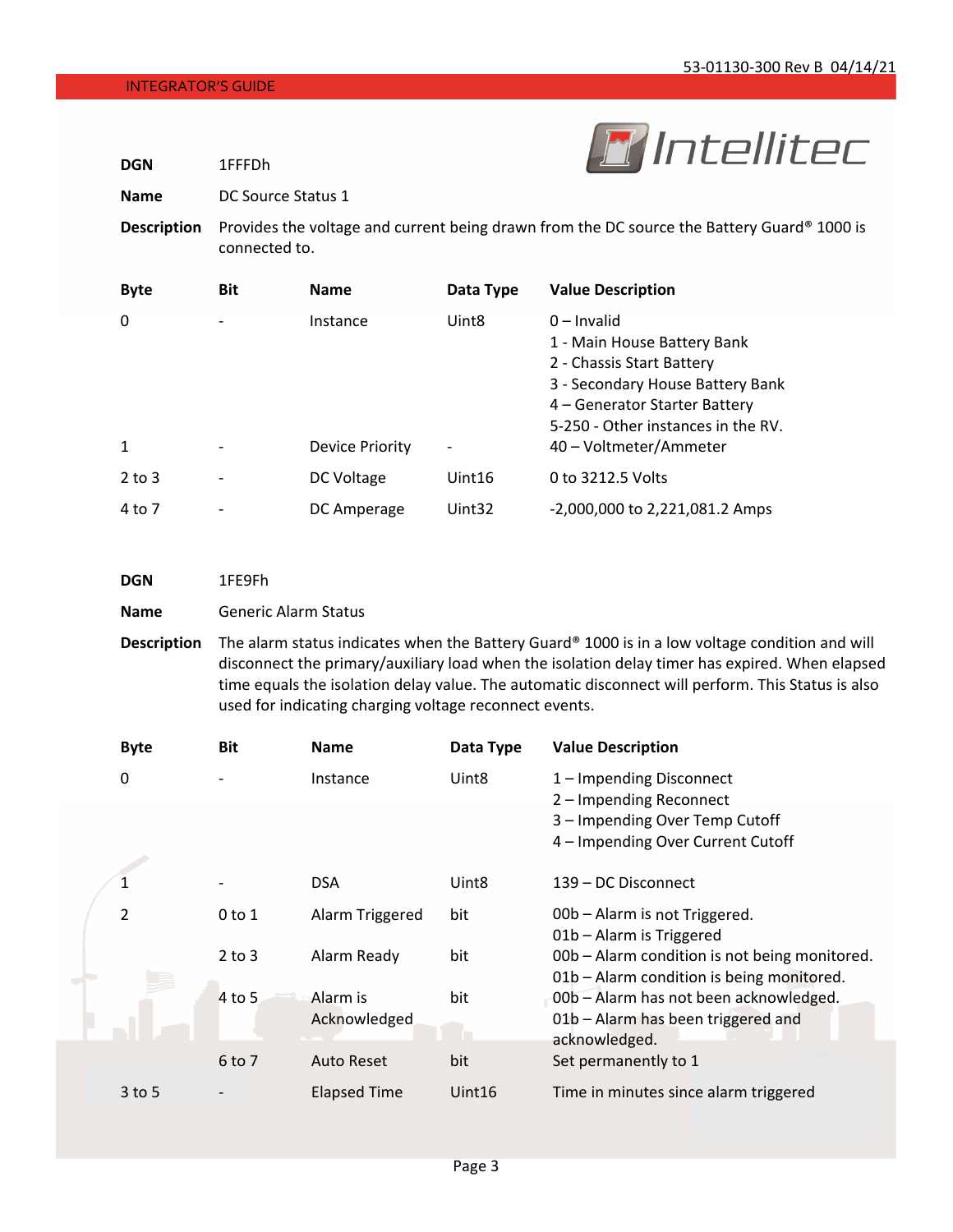**DGN** 1FE9Eh



**Name** Generic Alarm Command

**Description** Generic alarm command allows the user to acknowledge the alarm condition and disable alarm.

| <b>Byte</b> | <b>Bit</b>               | <b>Name</b>       | Data Type         | <b>Value Description</b>                                                                                                   |
|-------------|--------------------------|-------------------|-------------------|----------------------------------------------------------------------------------------------------------------------------|
| 0           | $\overline{\phantom{a}}$ | Instance          | Uint <sub>8</sub> | 1 – Impending Disconnect<br>2 – Impending Reconnect<br>3 - Impending Over Temp Cutoff<br>4 - Impending Over Current Cutoff |
| 1           |                          | <b>DSA</b>        | Uint <sub>8</sub> | 139 – DC Disconnect                                                                                                        |
| 2           | $0$ to $1$               |                   | $\qquad \qquad$   | Always 11b                                                                                                                 |
|             | $2$ to $3$               | Ready Alarm       | bit               | 00b – Stop Monitoring Alarm condition.<br>01b – Start Monitoring Alarm condition.                                          |
|             | 4 to 5                   | <b>Ack Alarm</b>  | bit               | 00b - No Action<br>01b - Acknowledge Alarm.                                                                                |
|             | 6 to 7                   | <b>Auto Reset</b> | bit               | Set Permanently to 1                                                                                                       |

**Name** General Reset

**Description** General reset allows the user to perform a software reset, clear faults or put the Battery Guard® 1000 back into factory setting.

| <b>Byte</b> | <b>Bit</b> | <b>Name</b>                           | Data Type | <b>Value Description</b>                                    |
|-------------|------------|---------------------------------------|-----------|-------------------------------------------------------------|
| 0           | $0$ to $1$ | Reboot                                | Bit       | 00b - No action                                             |
|             | $2$ to $3$ | <b>Clear Faults</b>                   | Bit       | 01b - Reboot<br>00b - No action<br>01b - Clear faults       |
|             | 4 to 5     | <b>Reset Default</b>                  | Bit       | 00b - No action<br>01b - Restore settings to default values |
|             | 6 to 7     | <b>Reset Stats</b>                    | bit       | Not Supported                                               |
| 1           | $0$ to $1$ | <b>Test Mode</b>                      | bit       | 00b - Quit testing node<br>01b - Initiate testing node      |
|             | $2$ to $3$ | <b>Restore OEM</b><br><b>Settings</b> | bit       | Not Supported                                               |
|             | 4 to 5     | Reboot/Enter<br>Bootloader<br>Mode    | bit       | Not Supported                                               |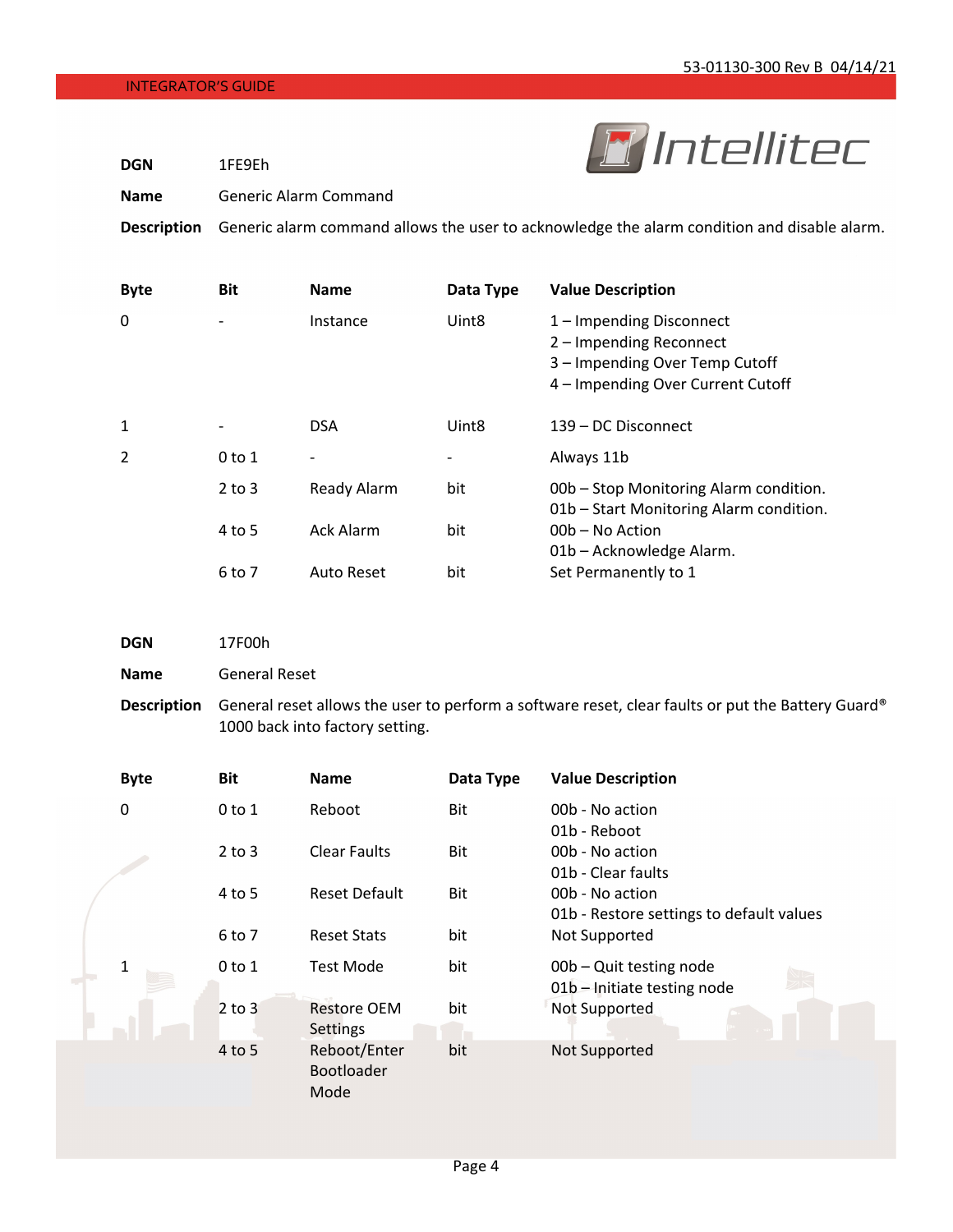

**Name** Instance Status

**Description** Reports all instances supported by the Battery Guard® 1000.

| <b>Byte</b>  | <b>Bit</b>               | <b>Name</b>                    | Data Type         | <b>Value Description</b>                 |
|--------------|--------------------------|--------------------------------|-------------------|------------------------------------------|
| 0            |                          | Device Type                    | Uint <sub>8</sub> | DSA of the target device Instance.       |
| $\mathbf{1}$ |                          | Base Instance                  | Uint <sub>8</sub> |                                          |
| 2            |                          | Max Instance                   | Uint <sub>8</sub> | OxFF = Applies to single instance only.  |
| 3 to 4       |                          | Base Internal<br>Address       | Uint16            |                                          |
| $5$ to 6     | $\overline{\phantom{0}}$ | Max Internal<br><b>Address</b> | Uint16            | OxFFFF = Applies to single instance only |
| 7            |                          | Reserved                       | Uint <sub>8</sub> |                                          |

| <b>DGN</b><br>17C00h |  |  | (Lower two bytes of DGN are destination address) |
|----------------------|--|--|--------------------------------------------------|
|----------------------|--|--|--------------------------------------------------|

| <b>Name</b> | Instance Assignment |  |
|-------------|---------------------|--|
|-------------|---------------------|--|

**Description** The Instance Assignment provide a generalized method for configuring the instances used. The Battery Guard® 1000 only supports single instance updates. The Primary Disconnect has a base internal address is 0 and the Auxiliary Disconnect has a base internal address is 1. After successful instance assignment the device will respond with an Instance Status with the updated instance. If failed instance assignment the device will respond with a NACK message.

| <b>Byte</b>    | <b>Bit</b> | <b>Name</b>                            | Data Type         | <b>Value Description</b>                                                                                                                                                                                                                                                           |
|----------------|------------|----------------------------------------|-------------------|------------------------------------------------------------------------------------------------------------------------------------------------------------------------------------------------------------------------------------------------------------------------------------|
| 0              |            | Device Type                            | Uint <sub>8</sub> | DSA of the target device Instance.                                                                                                                                                                                                                                                 |
| 1              |            | Base Instance                          | Uint <sub>8</sub> | $0$ – Invalid<br>1 – Main House Battery Disconnect<br>2 - Chassis Battery Disconnect<br>3 - House/Chassis Bridge<br>4 - Secondary House Battery<br>5- Generator Starter Battery<br>6-250 - Other<br>OxFF = Send INSTANCE_STATUS for all Instances<br>of the indicated device type. |
| $\overline{2}$ |            | Max Instance                           | Uint <sub>8</sub> | OxFF = Applies to single instance only.                                                                                                                                                                                                                                            |
| $3$ to $4$     |            | <b>Base Internal</b><br><b>Address</b> | Uint16            |                                                                                                                                                                                                                                                                                    |
| $5$ to $6$     |            | Max Internal<br><b>Address</b>         | Uint16            | OxFFFF = Applies to single instance only                                                                                                                                                                                                                                           |
| 7              |            | Reserved                               | Uint <sub>8</sub> |                                                                                                                                                                                                                                                                                    |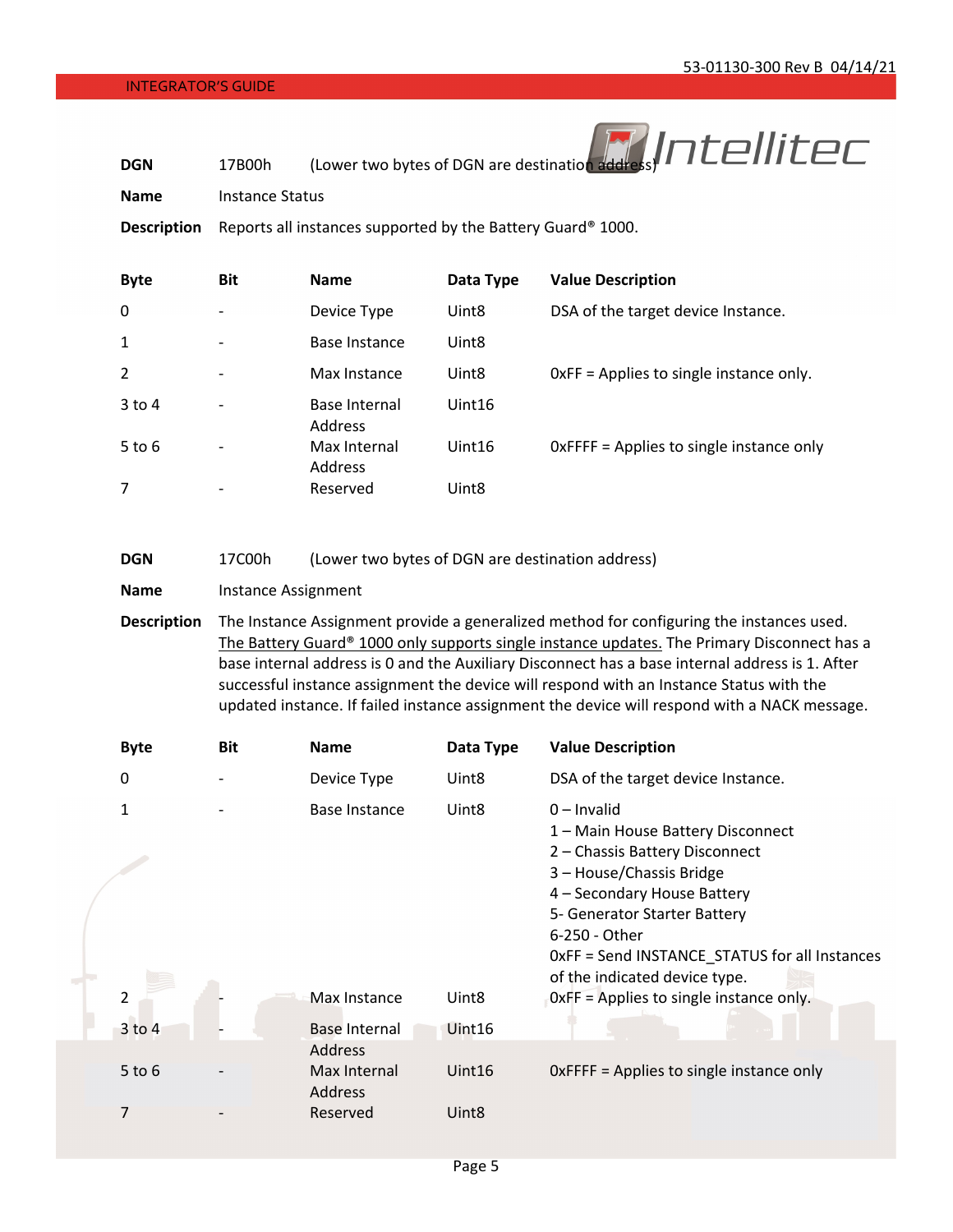

**DGN** 1EF00h (Lower two bytes of DGN is destination address)

**Name** Proprietary Message

**Description** The proprietary messages used by the Battery Guard® 1000 allows read and write access to configurable parameters within the device, the ability to calibrate the current sensing, read the disconnect/reconnect log and obtain firmware information.

> Note: More on proprietary messaging described in the proprietary messaging section of this document.

| <b>Byte</b>    | <b>Bit</b>               | <b>Name</b>     | Data Type         | <b>Value Description</b>                                                                           |
|----------------|--------------------------|-----------------|-------------------|----------------------------------------------------------------------------------------------------|
| 0              |                          | MFG Code        | Uint <sub>8</sub> | 0x69 - Intellitec Manufacturer Code                                                                |
| $\mathbf{1}$   |                          | <b>Function</b> | Uint <sub>8</sub> | 0x00 - Read Configuration<br>0x01 - Write Configuration<br>$0x02$ – Calibrate<br>$0x03 - Read Log$ |
| $\overline{2}$ |                          | Parameter       | Uint <sub>8</sub> | Configurable parameter being addressed                                                             |
| $3$ to 4       | $\overline{\phantom{a}}$ | Parameter Value | Uint16            | Value of parameter define in Parameter Table                                                       |
| $5$ to $6$     |                          | Reserved        | Uint <sub>8</sub> | Value of log (upper bytes)                                                                         |
| $\overline{7}$ |                          | Reserved        | Uint <sub>8</sub> | 0x69 Manufacturer Code                                                                             |

**DGN** EA00h (Lower two bytes of DGN is destination address 0xFF for global)

**Name** Request for DGN

**Description** Request for a DGN allows the user to instantly obtain the status messages of the Battery Guard® 1000. Instead of waiting for the standard message timing, immediate information may be obtained. Supported Request include: DC\_DISCONNECT\_STATUS DC\_SOURCE\_STATUS\_1

| PRODUCT IDENTIFICATION |  |
|------------------------|--|
| GENERIC CONFIG STATUS  |  |

| <b>Byte</b> | <b>Bit</b> | <b>Name</b>                            | Data Type         | <b>Value Description</b>                                                                                                      |
|-------------|------------|----------------------------------------|-------------------|-------------------------------------------------------------------------------------------------------------------------------|
| $0$ to $2$  |            | Desired DGN                            | Uint17            | LSB in Byte 0                                                                                                                 |
| 3           |            | Instance                               | Uint <sub>8</sub> | 0 - 253 - Instance desired, if multi-instanced.<br>OxFFh if not multi-instanced, or reports from all<br>instances is desired. |
| 4           |            | Instance Bank or<br>Secondary Instance | Uint <sub>8</sub> | Not supported                                                                                                                 |
| 5 to 7      |            | Reserved                               | Uint <sub>8</sub> |                                                                                                                               |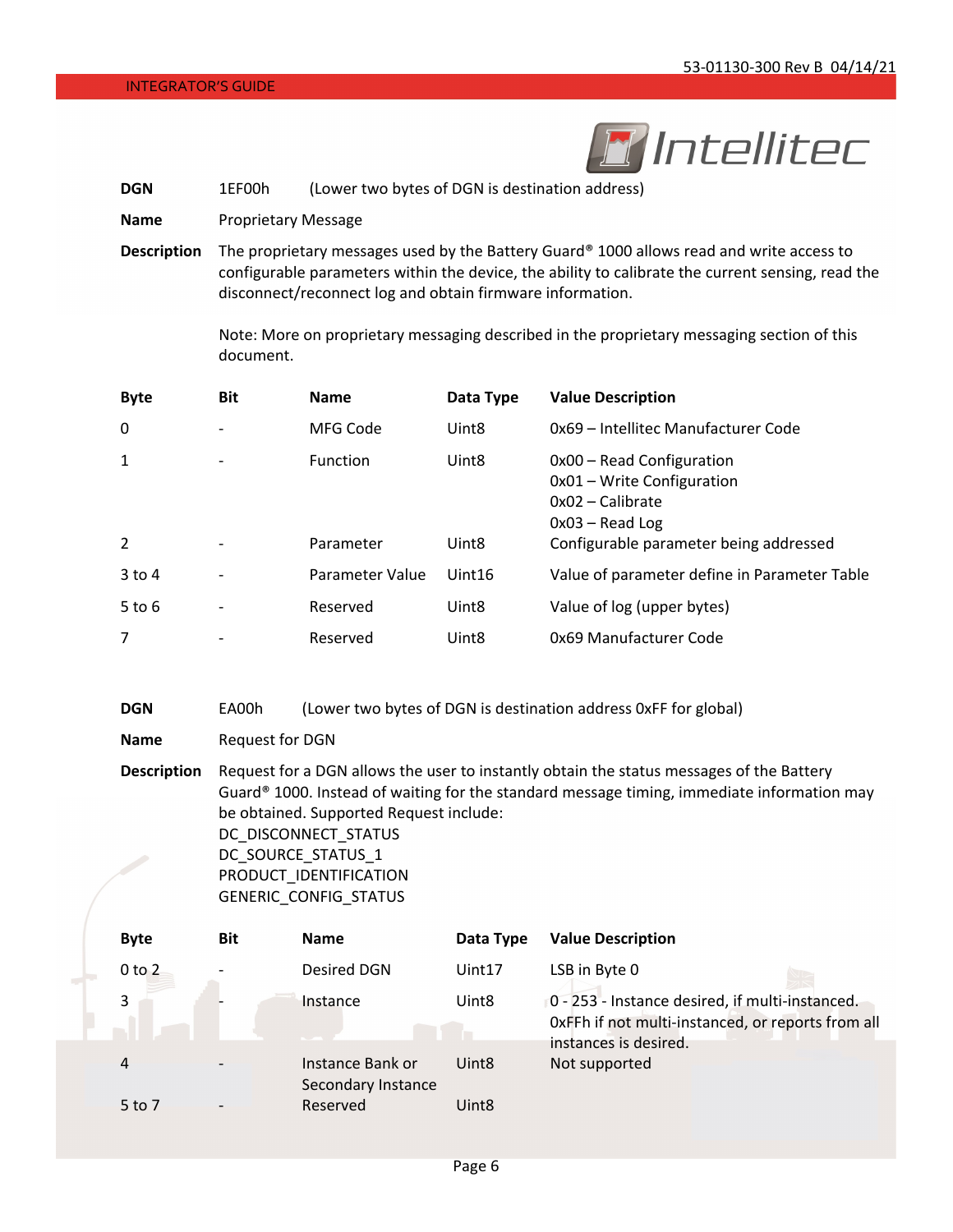*M* Intellitec

**DGN** 1FECAh

**Name** Diagnostic Message



| <b>Byte</b>    | Bit        | Name                      | Data Type         | <b>Value Description</b>          |
|----------------|------------|---------------------------|-------------------|-----------------------------------|
| 0              | $0$ to $1$ | <b>Operating Status</b>   | Uint <sub>2</sub> | $0x00 -$ Disabled / Not operating |
|                | $2$ to $3$ | <b>Operating Status</b>   | Uint <sub>2</sub> | 0x05 - Normal / On condition      |
|                | 4 to 5     | <b>Yellow Lamp Status</b> | Uint <sub>2</sub> | Indicates minor fault             |
|                | 6 to 7     | <b>Red Lamp Status</b>    | Uint <sub>2</sub> | Indicates critical fault          |
| 1              |            | <b>DSA</b>                | Uint <sub>8</sub> | 8Bh - default source address      |
| $\overline{2}$ |            | SPN-MSB                   | Uint8             | Refer to SPN section of document  |
| 3              |            | SPN-ISB                   | Uint <sub>8</sub> | Refer to SPN section of document  |
| 4              | 5 to 7     | SPN-LSB                   | Uint3             | Refer to SPN section of document  |
|                | $0$ to $4$ | FMI                       | Uint <sub>5</sub> | Refer to SPN section of document  |
| 5              | $0$ to $6$ | <b>Occurrence Count</b>   | Uint7             | $0 - 126$ counts                  |
|                | 7          | Reserved                  | Bit1              | Always 1                          |
| 6              |            | <b>DSA Extension</b>      | Uint8             | 0xFF                              |
| 7              | $0$ to $3$ | <b>Bank Select</b>        | Uint4             | 0xF                               |

| DGN | 17D00h | (Lower two bytes of DGN is destination address, must not be 0xFF) |  |  |  |  |
|-----|--------|-------------------------------------------------------------------|--|--|--|--|
|-----|--------|-------------------------------------------------------------------|--|--|--|--|

**Name** Download

**Description** The Download Message allows the Battery Guard® 1000 to update its firmware in the field via bootloader. A windows‐based application is provided to perform this task. For more information on the bootloader protocol please contact.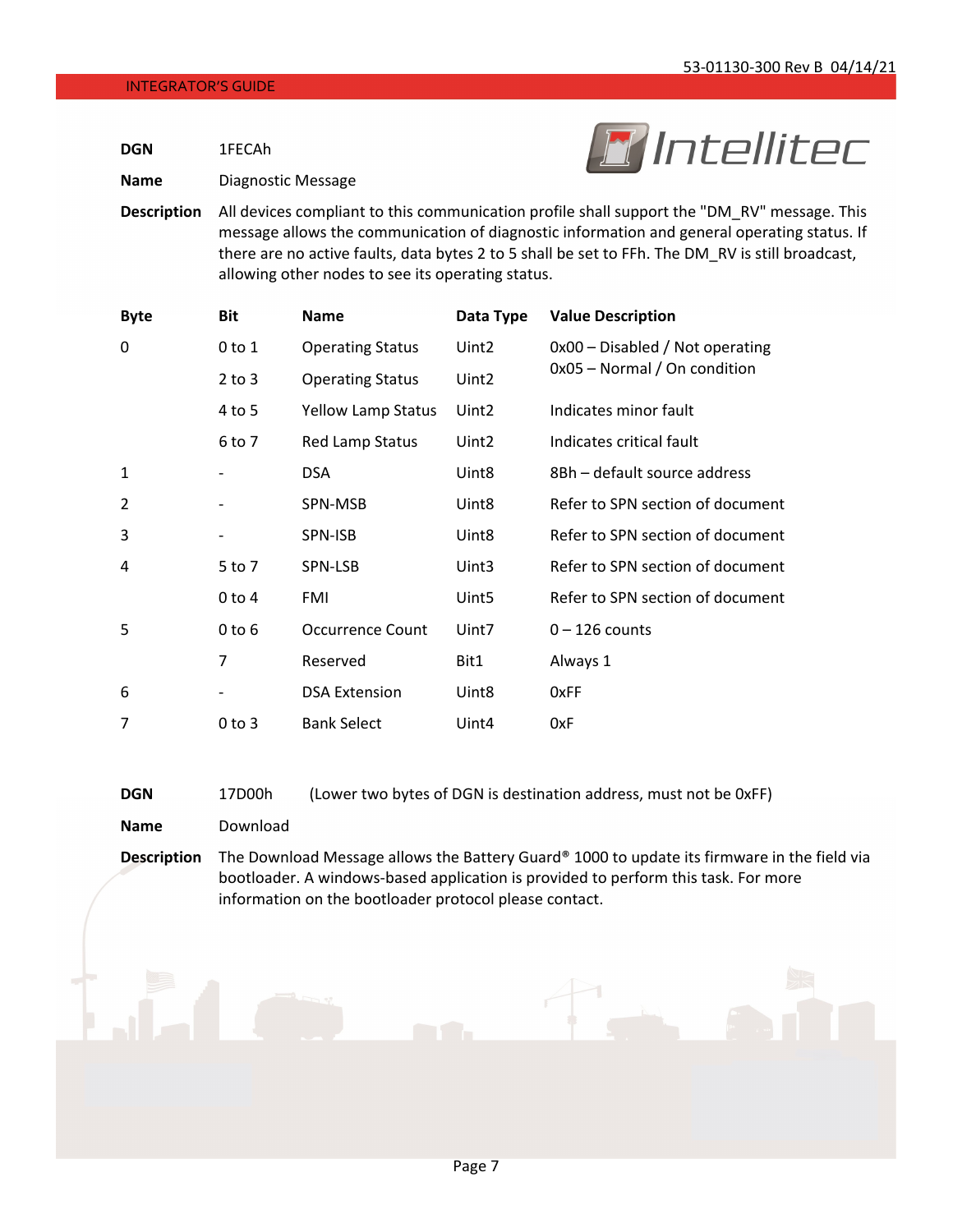

| <b>DGN</b>         | 1FED8h     |                                                                                                                                |                   | --<br>--------                |  |  |
|--------------------|------------|--------------------------------------------------------------------------------------------------------------------------------|-------------------|-------------------------------|--|--|
| <b>Name</b>        |            | <b>Generic Configuration Status</b>                                                                                            |                   |                               |  |  |
| <b>Description</b> |            | DGN provide valuable information regarding the firmware revision and date as well as the<br>configuration number and revision. |                   |                               |  |  |
| <b>Byte</b>        | <b>Bit</b> | <b>Name</b>                                                                                                                    | Data Type         | <b>Value Description</b>      |  |  |
| 0                  |            | Manufacturer Code                                                                                                              | Uint <sub>8</sub> | Manufacturer Code (LSB)       |  |  |
| 1                  | $0 - 2$    | Manufacturer Code                                                                                                              | Uint3             | Manufacturer Code (MSB)       |  |  |
|                    | $3 - 7$    | <b>Function Instance</b>                                                                                                       | Uint5             | <b>Function Instance</b>      |  |  |
| $\overline{2}$     |            | Function                                                                                                                       | Uint <sub>8</sub> | <b>Function Code</b>          |  |  |
| 3                  |            | <b>Firmware Revision</b>                                                                                                       | Uint <sub>8</sub> | <b>Firmware Revision</b>      |  |  |
| 4                  |            | <b>Configuration Type</b>                                                                                                      | Uint <sub>8</sub> | Configuration Type (LSB)      |  |  |
| 5                  |            | <b>Configuration Type</b>                                                                                                      | Uint <sub>8</sub> | <b>Configuration Type</b>     |  |  |
| 6                  |            | <b>Configuration Type</b>                                                                                                      | Uint <sub>8</sub> | Configuration Type (MSB)      |  |  |
| 7                  |            | <b>Configuration Rev</b>                                                                                                       | Uint <sub>8</sub> | <b>Configuration Revision</b> |  |  |

| <b>DGN</b>         | 1FFF4h                                                                                                                                                                                                                                        |
|--------------------|-----------------------------------------------------------------------------------------------------------------------------------------------------------------------------------------------------------------------------------------------|
| <b>Name</b>        | <b>Chassis Mobility Status</b>                                                                                                                                                                                                                |
| <b>Description</b> | This message is only monitored by the Battery Guard 1000 <sup>®</sup> and is used to collect the status of<br>the ignition switch. This status is used to create an inhibit to prevent unwanted disconnecting<br>when the vehicle is running. |

| <b>Byte</b> | <b>Bit</b> | Name                     | Data Type | <b>Value Description</b>               |
|-------------|------------|--------------------------|-----------|----------------------------------------|
| $0 - 4$     |            |                          |           | Not Supported                          |
| $5\degree$  | $0 - 1$    | Ignition Switch          | Bit2      | Used to enable and disabled disconnect |
|             |            | Status                   |           | interlock.                             |
| $6 - 7$     |            | $\overline{\phantom{0}}$ |           | Not Supported                          |
|             |            | Fre                      |           |                                        |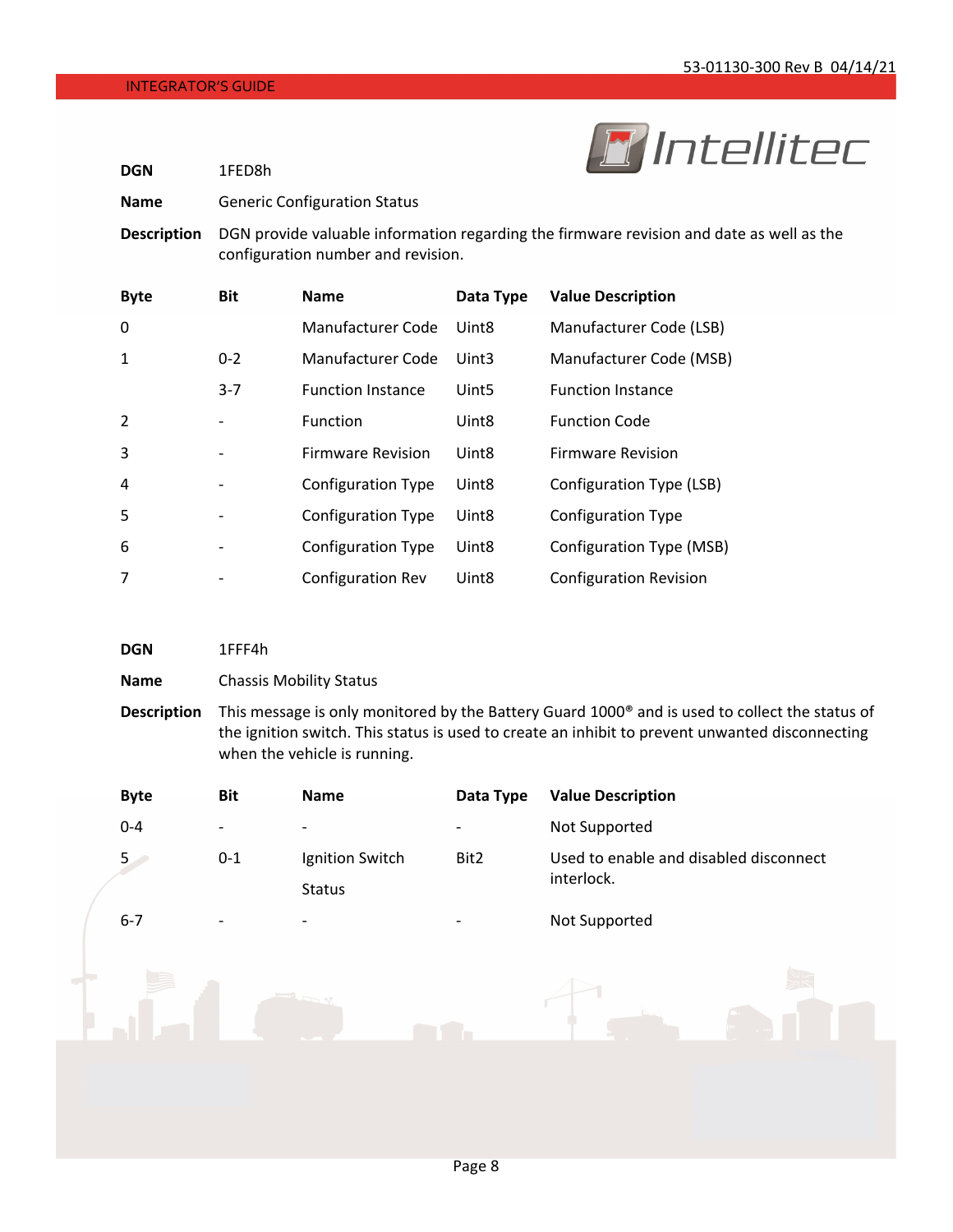### Proprietary Messages



The Battery Guard® 1000 offers parameters that are configurable via RV‐C network. This allows installers or users the ability to make changes to their module as they feel necessary. Byte 1 of the proprietary messages determines what function is being performed. 0x00 and 0x01 allow the reading and writing of these configurable parameters, respectively. The table below shows how to access each of these parameters, what the upper and lower bounds are and a description of how the parameter functions.

| Byte[2] | <b>Limits</b>          | <b>Default Value</b> | <b>Description</b>                                                                                                                                                                               |
|---------|------------------------|----------------------|--------------------------------------------------------------------------------------------------------------------------------------------------------------------------------------------------|
| 0x00    | 12.5 > Val > 10.5      | 10.5 Volts           | Primary Low Voltage Threshold is the voltage at which the device<br>determines that the battery is getting too low and must perform a<br>primary disconnect.                                     |
| 0x01    | $12.6 > = Val > = LVT$ | 10.5 Volts           | Primary Warning Threshold allows for a warning indication to<br>occur prior to reaching the Low Voltage threshold. This is indicated<br>on both the alarm output and via RV-C message.           |
| 0x02    | $300 \ge Val \ge 60$   | 180 Seconds          | Primary Isolation Delay is the delay the voltage must remain below<br>the threshold before performing a primary disconnect.                                                                      |
| 0x03    | $14.2 > = Val > 12.5$  | 13.3 Volts           | Primary Reconnect Threshold is the voltage at which the device<br>determines charging is occurring and will attempt to reconnect<br>primary disconnect.                                          |
| 0x04    | $300 > = Val > = 60$   | 60 Seconds           | Primary Reconnect Delay is the delay the voltage must remain<br>above the reconnect threshold before performing a primary<br>reconnect.                                                          |
| 0x05    | 12.5 > Val > 9.0       | 9.5 Volts            | Auxiliary Low Voltage Threshold is the voltage at which the device<br>determines that the battery is getting too low and must perform<br>an Auxiliary disconnect.                                |
| 0x06    | $300 \ge Val \ge 60$   | 60 Seconds           | Auxiliary Isolation Delay is the delay the voltage must remain<br>below the threshold before performing an auxiliary disconnect.                                                                 |
| 0x07    | 14.2 > Val > 12.5      | 13.3 Volts           | Auxiliary Reconnect Threshold is the voltage at which the device<br>determines charging is occurring and will attempt to reconnect the<br>auxiliary output.                                      |
| 0x08    | $300 >=$ Val >= 60     | 60 Seconds           | Auxiliary Reconnect Delay is the delay the voltage must remain<br>above the reconnect threshold before performing an auxiliary<br>reconnect.                                                     |
| 0x09    | 250 > Val > 1          | 0x01                 | DC Source Status 1 instance assignment. This value is typical set<br>the same as the DC DISCONNECT instance value.                                                                               |
| 0x0A    | See device priority    | 0x40                 | DC Source Status 1 device priority assignment allows integrators<br>the ability to change the priority level when integrating with other<br>devices that transmit DC Source Status 1.            |
| 0x10    | $1>=$ Val $>=$ 0       | 0x01                 | Inhibit Enabled - if true, the device will monitor "Ignition Switch<br>Status" form the CHASSIS_MOBILITY_STATUS DGN. If "Ignition<br>Switch Status" is true the device will not auto disconnect. |
| 0x11    | $1>=$ Val $>=$ 0       | 0x01                 | Auto Disconnect Enable - if true, the device will perform auto<br>disconnect routines as intended operation. If false, device will not<br>perform auto disconnect routines.                      |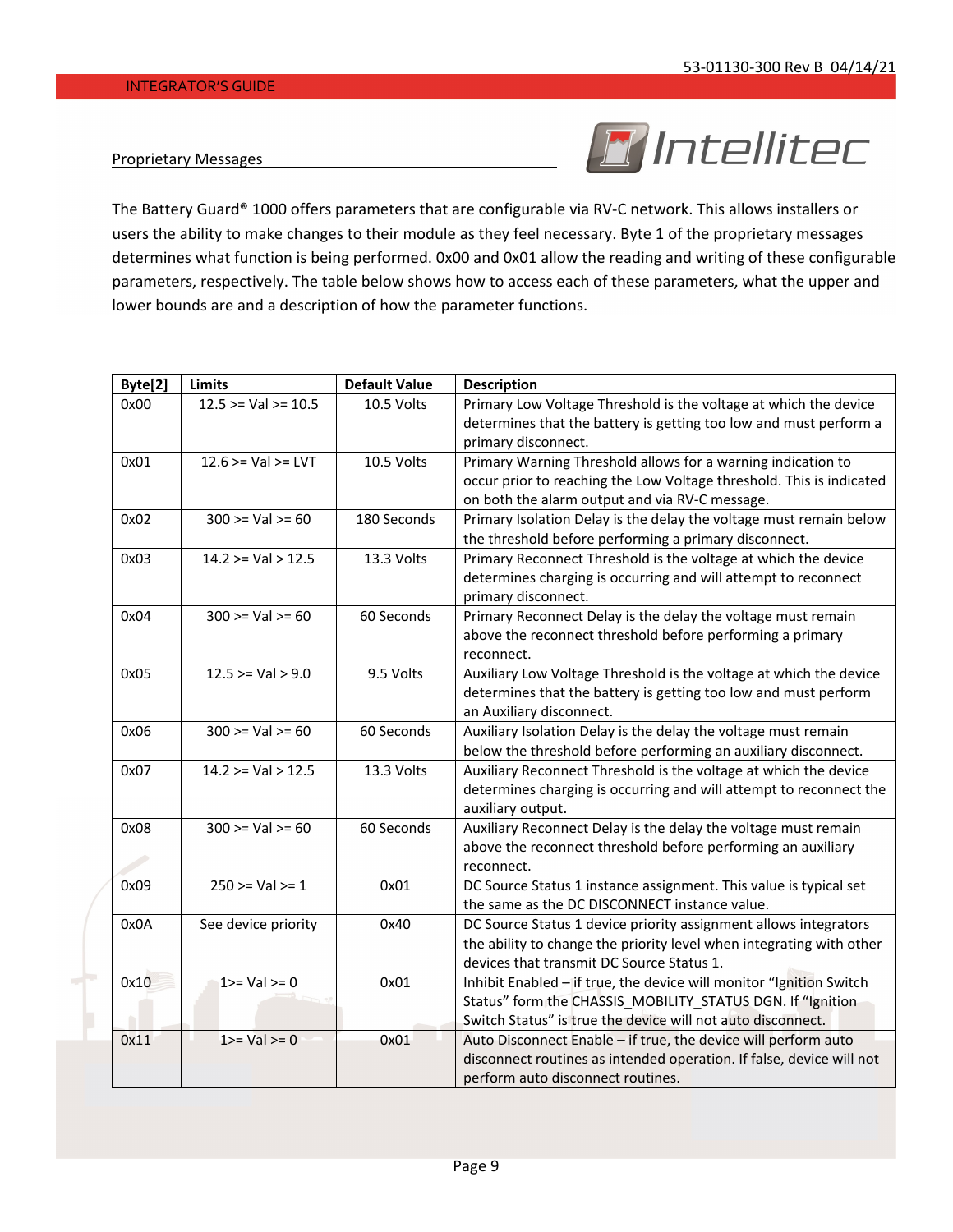

| Byte[2] | <b>Limits</b> | <b>Default Value</b> | <b>Description</b>            |  |  |
|---------|---------------|----------------------|-------------------------------|--|--|
| 0xFA    | N/A           | N/A                  | Stores a user defined         |  |  |
|         |               |                      | configuration number and      |  |  |
|         |               |                      | revision. After completing    |  |  |
|         |               |                      | the configuration process.    |  |  |
|         |               |                      | Setting this value last will  |  |  |
|         |               |                      | allow technicians the ability |  |  |
|         |               |                      | to retrieve these number      |  |  |
|         |               |                      | and reference to              |  |  |
|         |               |                      | configuration parameters.     |  |  |
|         |               |                      | $Bytes[3-5] = Configuration$  |  |  |
|         |               |                      | Number LSB-MSB                |  |  |
|         |               |                      | $Byte[6] = Configuration Rev$ |  |  |

## Note: Values being address are represented as seconds for timing parameters and 100 of millivolts for voltage **parameters (i.e. 12.1V = 121 or 79h).**

If a read request is performed the Battery Guard® 1000 will echo the request but will fill byte[3] and byte[4] with the parameter value. An example of a read sequence of the Primary Low Voltage Threshold with a default value of 12.1V is described below.

Request:

| <b>FA</b><br>Bytel <sub>0</sub> | .<br>Bytel 1 | .<br>Bvte<br>≏<br>LEIZ' | . In.<br><b>Bytel</b><br>נכוס | .<br>Bytel4! | .<br>Byte<br>$-1 - 1$ | <b>Ferma</b><br>Bytel6 | ---<br>Byte |
|---------------------------------|--------------|-------------------------|-------------------------------|--------------|-----------------------|------------------------|-------------|
| 0x69                            | 0x00         | 0x00                    | <b>OxFF</b>                   | 0xFF         | <b>OxFF</b>           | <b>OxFF</b>            | 0x69        |

Battery Guard® 1000:

| Byte[0] | -<br><b>Bytel</b> | En:<br>Bvt<br>៶៶៲៹ | Ee.<br>Bytel <sub>3</sub> | .<br>Byte <sup>[4]</sup> | .<br><b>B</b> vte<br>◡ | Byte[6' | Bytel |
|---------|-------------------|--------------------|---------------------------|--------------------------|------------------------|---------|-------|
| 0x69    | 0x00<br>$\sim$    | 0x00               | 7۵<br>0x75                | 0x00                     | OxFF                   | 0xFF    | 0x69  |

On a write request the Battery Guard® 1000 will respond with an ACK if the value being assigned is valid and successfully save into the EEprom. If either of these cases is not true, the device will respond with a NACK DGN. An example of a write request to change the low voltage threshold value of the Battery Guard 1000 to 11.5V is described below.

Request:

| Byte <sup>[0]</sup> | r 4 1<br>-<br>Bytel 1 | <br>Bytel <sub>2</sub> | <b>Follo</b><br>Bytel <sub>3</sub> | .<br>-<br>Bytel41 | r — 1<br>Bytel51 | Byte <sup>[6]</sup> | $r \rightarrow r$<br><b>Byte</b> |
|---------------------|-----------------------|------------------------|------------------------------------|-------------------|------------------|---------------------|----------------------------------|
| 0x69                | 0x01                  | 0x00                   | 0x73                               | 0x00              | 0xFF             | 0xFF                | 0x69                             |

Battery Guard® 1000:

ACK DGN

| Byte[0] | <b>E 4 1</b><br>Bytel 1 | 521<br>Byte <sup>[2]</sup> | Byte <sup>[3]</sup> | $B$ yte $[4]$ | $r - r$<br>Byte <sup>[5]</sup> | Byte[6] | .177<br>Bytel <sub>7</sub> |
|---------|-------------------------|----------------------------|---------------------|---------------|--------------------------------|---------|----------------------------|
| 0x00    | 0x01                    | 0xFF                       | <b>OxFF</b>         | <b>OxFF</b>   | 0x00                           | OxEF    | 0x00                       |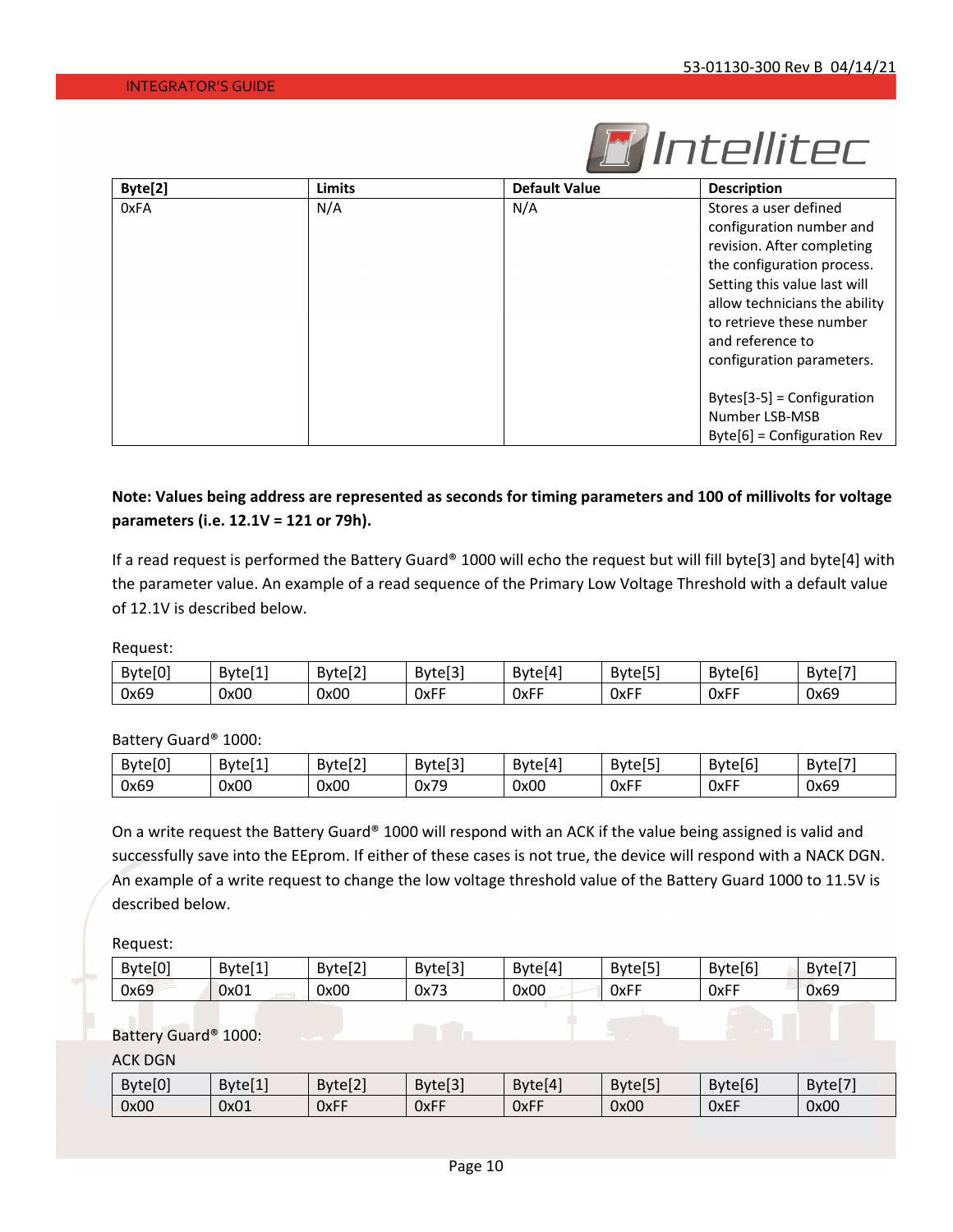

The calibration feature built into the Battery Guard® 1000 allows the ability to zero out the primary solenoid's current sensing. The calibration process is straight forward, simply remove any loads from the primary solenoid, ensure the solenoid is in the connected state and send the calibration message via RV‐C. This will remove any offset in the positive or negative direction. The message to calibrate is expressed in the below message:

Requestor:

| Byte[0] | <b>F</b> 4 1<br>Bytel <sub>1</sub> | <br>-<br>Bytel <sub>2</sub> | ־כזה<br>$B$ yte $[3]$ | Byte[4]     | r — 1<br><b>Byte</b><br>$\sim$ 1 $\sim$ | Byte[6] | -<br>Bytel. |
|---------|------------------------------------|-----------------------------|-----------------------|-------------|-----------------------------------------|---------|-------------|
| 0x69    | 0x02                               | 0xFF                        | 0xFF                  | <b>OxFF</b> | $ -$<br>0xFF                            | 0xFF    | 0x69        |

Event Logging

The Battery Guard® 1000 logs the number of solenoid disconnects and reconnects. To access this information, a read log request must be sent. The log records 4 different events all of which are stored as 32‐bit integers allowing for over 1,000,000 records for each event. The device will echo the request from the user and return the 32‐bit value in byte[3]‐byte[6], where byte[3] is the LSB and byte[6] is the MSB. The event index is listed in the table below:

| Index | Event                       |
|-------|-----------------------------|
|       | <b>Automatic Disconnect</b> |
|       | <b>Automatic Reconnect</b>  |
|       | <b>Manual Disconnect</b>    |
|       | <b>Manual Reconnect</b>     |

The sequence for accessing the number of automatic reconnects is described below:

Request:

| Byte[0] | 647<br>-<br>Bytel 1 | <b>Fo</b> 7<br>- Bv+<br>LETZ. | <b>Fo</b> :<br>Byte <sub>13</sub> | $B$ yte $[4]$ | r – 1<br><b>Bytel</b><br>י | Byte[6' | <b>F</b> — 1<br>Bytel |
|---------|---------------------|-------------------------------|-----------------------------------|---------------|----------------------------|---------|-----------------------|
| 0x69    | 0x03                | 0x01                          | <b>OxFF</b>                       | 0xFF          | 0xFF                       | 0xFF    | 0x69                  |

Battery Guard® 1000:

| <b>EA1</b><br>Bytel <sub>0</sub> | .<br>-<br>Bvte'<br>. | <b>FA3</b><br>Byte <sup>[2]</sup> | ro:<br>Bytel<br>ເບວ | .<br>Bytel4<br>' LC | r — 1<br>Byte<br>.<br>כוסו | <b>Ferma</b><br>Bytel6 | ---<br>Byte |
|----------------------------------|----------------------|-----------------------------------|---------------------|---------------------|----------------------------|------------------------|-------------|
| 0x69                             | 0x03                 | 0x01                              | 0x40                | 0x42                | 0x0F                       | 0x00                   | 0x69        |

This result returned 1,000,000 automatic reconnect events.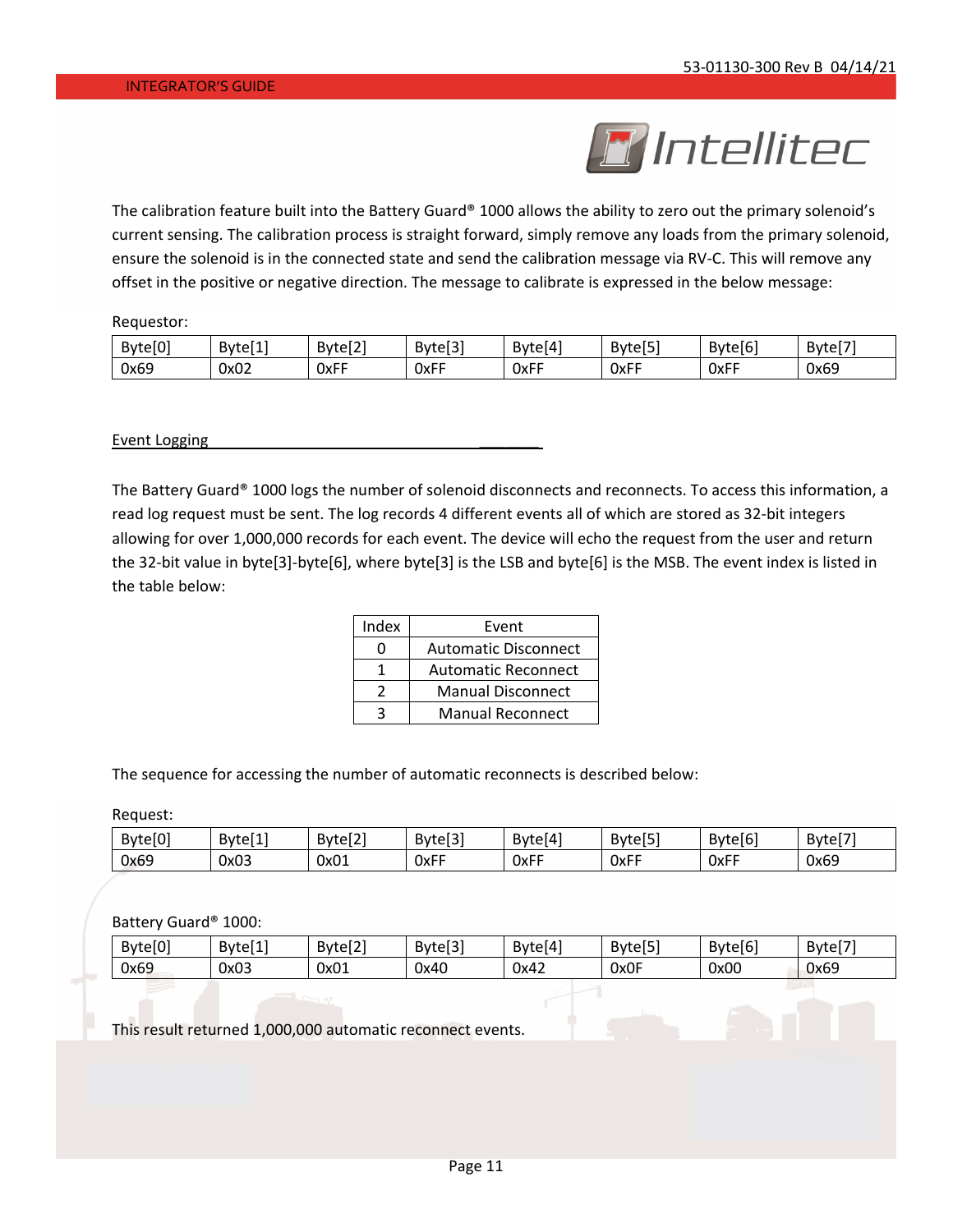# **R** Intellitec

Service Point Number

The Battery Guard® 1000 provide valuable diagnostic information via the DM\_RV DGN. It supports both Red Lamp and Yellow Lamp status. Critical events where the Battery Guard® 1000 is deemed in operable are indicated by Red Lamp Status and inhibits its operations. Status messages will continue to transmit but control messages will be ignored. These failures include the following:

- 1. Failed to Disconnect
- 2. Failed to Reconnect

Both failures are indicated using the same SPN and FMI. Which represents solenoid mechanical failure. To resume operation, the GENERAL RESET DGN must be used to clear the fault.

Non-critical events where the Battery Guard® 1000 is deemed operable with the fault are indicated by the Yellow Lamp Status. The Battery Guard® 1000 will operate as normal but will continue to indicate the failure until cleared by the GENERAL RESET DGN or a user reconnect. There is a safety delay built into the device if any of these events occur and the user will not be able to reconnect until the delay has expired. These failures include the following:

- 1. Primary Disconnect over current
- 2. Auxiliary Disconnect over current
- 3. Solenoid over temperature

Several SPN's are supported by the Battery Guard® 1000. The following table identifies the SPN and FMI values for each of the supported faults:

| <b>SPN MSB</b> | <b>SPN ISB</b> | <b>SPN LSB</b> | FMI  | <b>Description</b>                |
|----------------|----------------|----------------|------|-----------------------------------|
|                | Instance       |                | 0x07 | Failed to disconnect or reconnect |
|                | Instance       |                | 0x00 | Solenoid Temperature              |
|                | Instance       |                | 0x00 | <b>Contact Current</b>            |